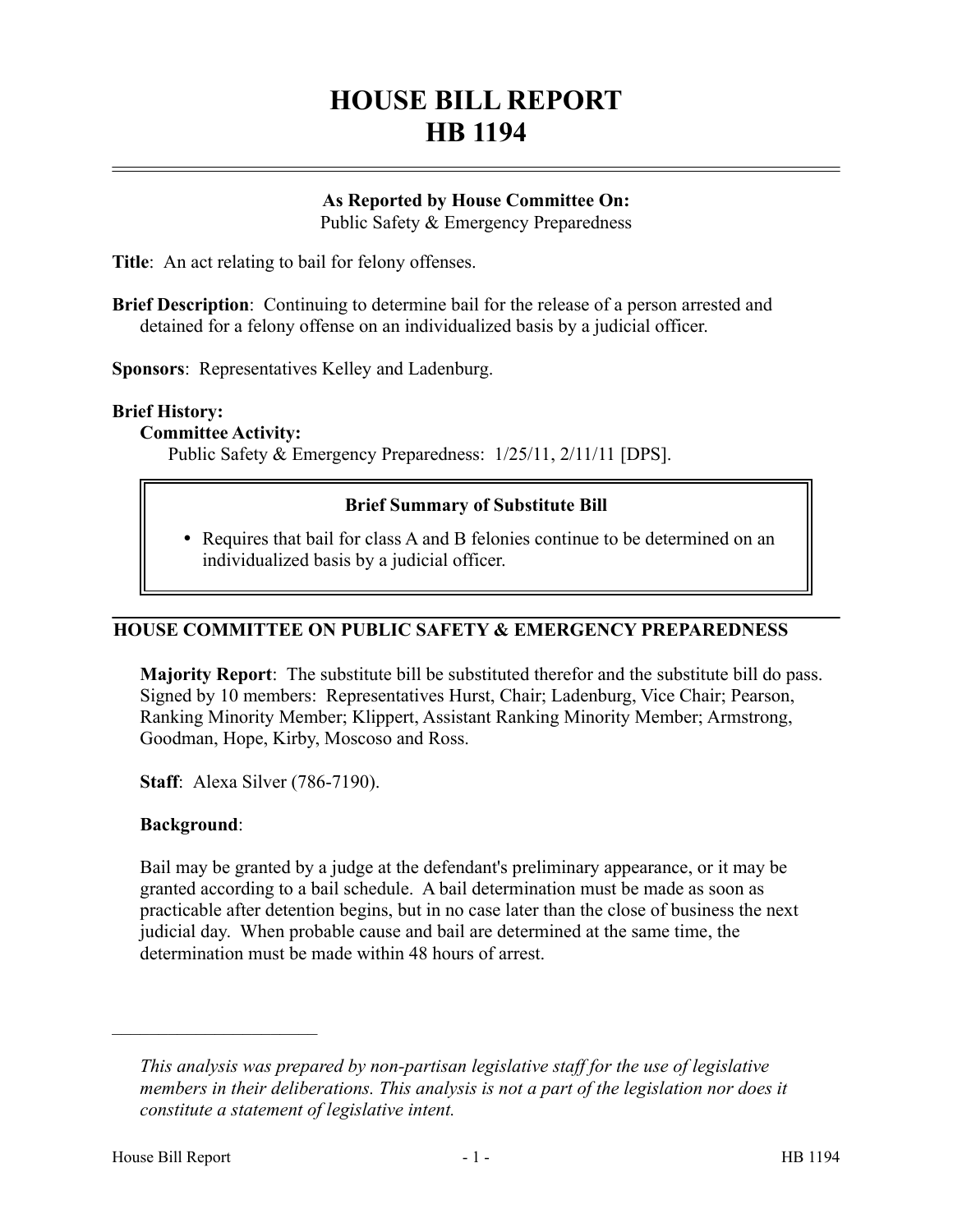The Washington Supreme Court has held that whether to promulgate a bail schedule is a question best left to the counties. In counties that have a bail schedule, a defendant may post bail without a judicial officer's determination. The availability and amount of bail for the particular offense are specified in the bail schedule. Most counties have a bail schedule for misdemeanors, and prior to January 1, 2011, seven counties had a bail schedule for felonies.

House Bill 2625, which was enacted during the 2010 legislative session, required that a judicial officer make a bail determination on an individualized basis for a person arrested and detained for a felony. This requirement went into effect January 1, 2011, and will expire August 1, 2011.

–––––––––––––––––––––––––––––––––

#### **Summary of Substitute Bill**:

When a person is arrested and detained for a class A or B felony, a judicial officer must make a bail determination on an individualized basis.

#### **Substitute Bill Compared to Original Bill**:

The substitute bill limits the requirement of an individualized determination by a judicial officer to class A and B felonies, excluding class C felonies.

–––––––––––––––––––––––––––––––––

**Appropriation**: None.

**Fiscal Note**: Available.

**Effective Date of Substitute Bill**: The bill takes effect 90 days after adjournment of the session in which the bill is passed.

#### **Staff Summary of Public Testimony**:

(In support) This provision was originally included in the bill responding to the shooting of the Lakewood police officers. Just recently there was another shooting committed by a person released on bail. Only seven counties previously had a felony bail schedule. Probable cause hearings are held over the weekend, and bail review may be done at the same time.

(With concerns) Judges, prosecutors, and defense attorneys updated the Snohomish County bail schedule in 2005. If a person is charged with a class A felony, a violent offense, or a domestic violence offense, the person must see a judge. A person charged with a class C property offense should be allowed to bail out. The Bail Practices Work Group determined that bail schedules have value.

(Opposed) None.